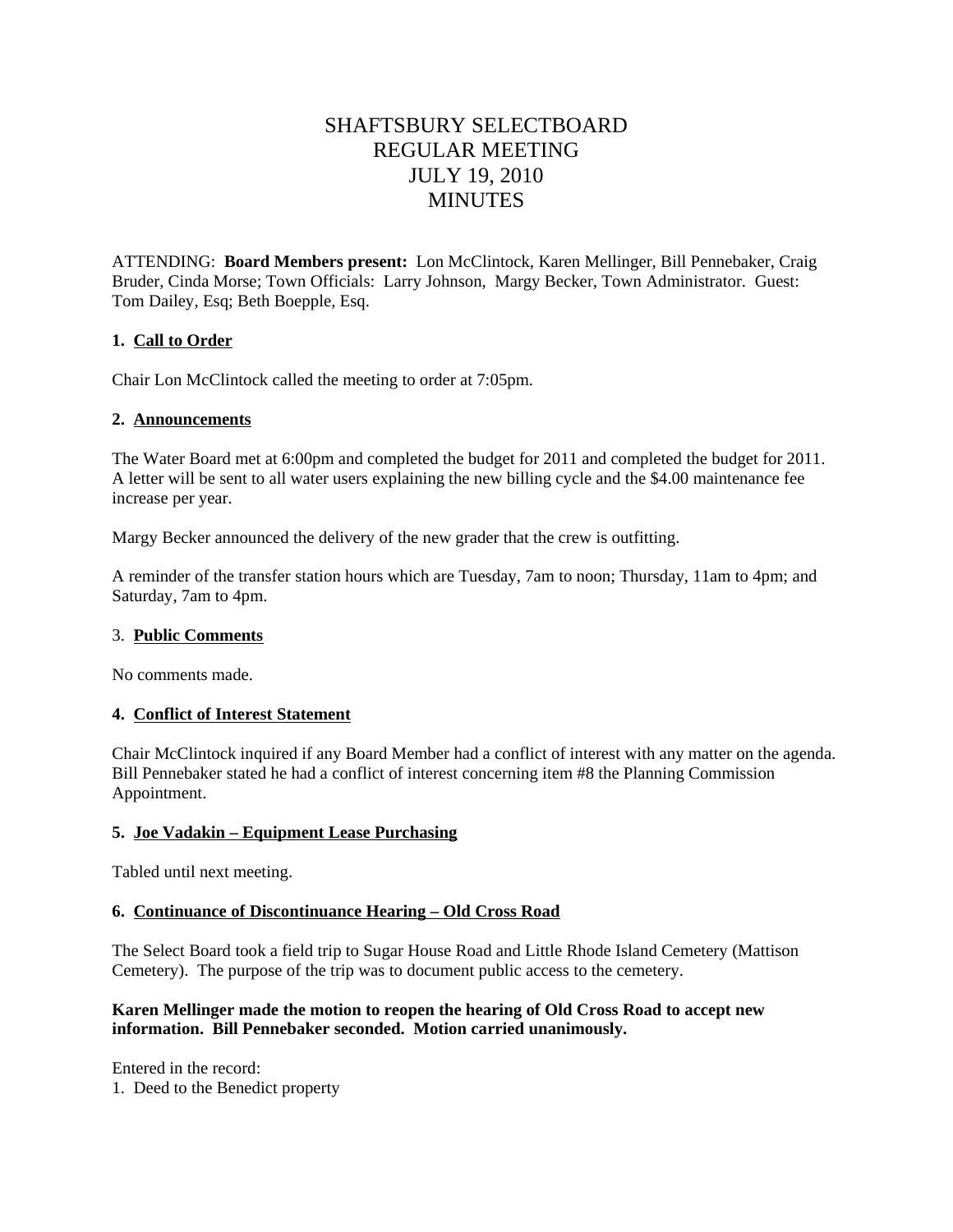- 2. Deed with the public right of way to the cemetery,
- 3. Letter from Chris Williams
- 4. Letter from Linda Webber.
- 5. Tom Dailey entered into the record copies of Vermont statures
- 6. A letter from the Hogan's dated 12/2/09
- 7. Rob Woolmington's Opinion regarding laying out roads
- 8. Selectboard Minutes dated 1/7/85 to reclassify .22 mi. of TH17 to trail

## **Cinda Morse made the motion to close the record and not take any further evidence. Craig Bruder seconded. Motion carried.**

**Craig Bruder made the motion to table discussion until next Monday, July 26, 2010 at 6:30pm. Karen Mellinger seconded. Motion carried 4-1-1, Lon McClintock abstaining and Cinda Morse voting against.**

## **7. New Personnel Policies – Compensation & Benefits Discussions**

The Personnel Committee recommended to the Board the following: 12 days of sick/personal time per year, 12 holidays per year, and the buyback of sick/personal days at the end of the year. The Board discussed adding Dental Insurance, changing the probationary period from 90 days to 180 days, eligibility for benefits starting at date of hire, leave time to become earned time vs. 'grant' annually on Jan. 1st, and earned leave only to be taken during probationary period. Overtime would be paid only after 40 hours of worked time. Holiday pay will continue to be paid at regular wages. If the holiday is worked the employee would be paid at time and a half, except for Thanksgiving and Christmas which would be double time. The Board discussed holiday pay further and tabled discussions until the next regular meeting.

## **8. Planning Commission Appointment**

Bill Pennebaker recused himself from discussions.

# **Karen Mellinger made the motion to appoint Bill Pennebaker to the Planning Commission. Craig Bruder seconded. Motion carried 4-0.**

## 9. **Other Business:**

Compost bins are available for sale through the BCRC for just under \$30.00.

Chair McClintock inquired as to the status of the two recruits for Zoning Administrator. He was informed that the interviews were not completed.

The Board discussed Tony Zazzaro, who has tendered his resignation as Zoning Administrator, but offered to serve if needed. If the date of his resignation has passed can he still serve? **Karen Mellinger made the motion to approve Tony Zazzaro continuing to serve until replaced. Cinda Morse seconded. Motion carried unanimously.** 

The Board discussed the upcoming DRB hearing concerning the Zoning Administrator's Judicial Opinion concerning Paulin's compliance with signage provisions. A letter will be sent to the DRB stating the Select Board's opinion. The consensus of the Selectboard is that the Zoning Administrator does not have the authority to issue judicial opinions.